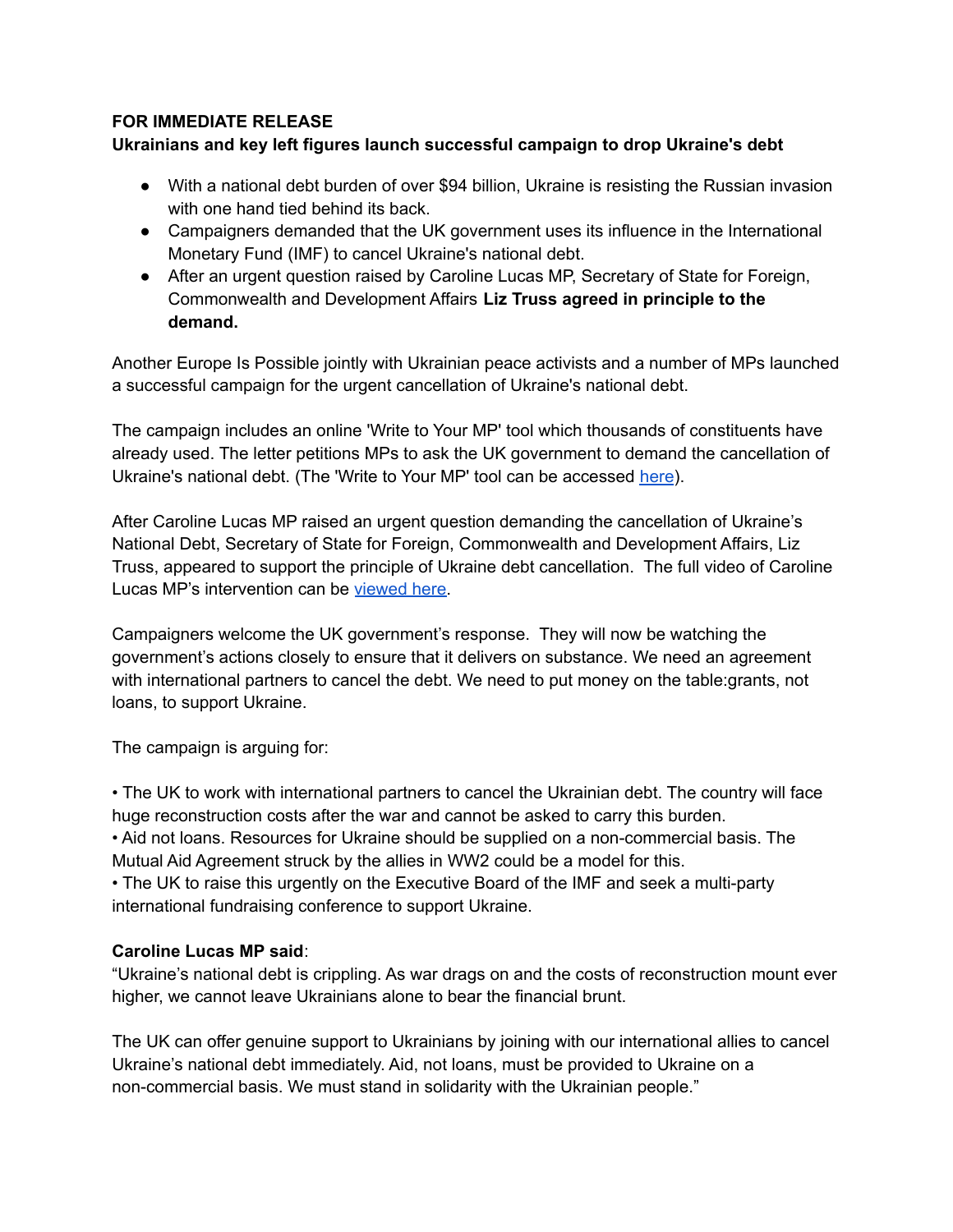## **Clive Lewis MP said**:

"Conservative MPs have loudly proclaimed their support for Ukraine against Russia's invasion. Yet one of the simplest things they could do is call for Ukraine's immense national debt to be dropped.

Through the International Monetary Fund, the UK and Western countries have the power to cancel large amounts of Ukraine's \$94 billion debt. Instead Ukraine, one of Europe's poorest countries, is expected to defend itself against Russian aggression with its hands tied behind its back. Ukraine's national debt must be cancelled now."

#### **Oleksandra Matviychuk, Head of the Centre for Civil Liberties, said:**

"The international community must be firm in its commitment to Ukrainian sovereignty, the protection of human rights and democratic values. Debt cancellation must form part of an urgent package of economic measures to support our legitimate and democratic government and oppose Putin's deadly campaign against the people of Ukraine."

#### **Olga Aivazovska, Chair of the Civil Network OPORA, said:**

"Putin's goal is to destroy a sovereign Ukraine and its people who are not ready to submit to a dictator, as the Russians did. Britain's assistance in defending our country, its financial stability, and recovery, in the long run, will be a worthy strategic investment. The 21st century deserves to be peaceful."

## **Mary Kaldor, Professor of Global Governance a LSE said**:

"The Ukrainian resistance to Putin's brutal invasion is astonishing. It needs all the help it can get. Financial support is crucial and that should include debt cancellation so that Ukraine is not burdened with debt servicing and with financial conditionality now and in the future."

## **Luke Cooper, Another Europe Is Possible National Committee said**:

"We are pleased that the UK government has indicated that it recognises Ukraine needs debt cancellation and urgent economic aid. But the devil is in the detail. We need the UK chancellor to put money on the table and push our international partners in the same direction. Ukraine cannot wait."

#### NOTES

1. For more information ring Seema Syeda on 07850 219662 or email [info@anothereurope.org](mailto:info@anothereurope.org)

2. As explained in this Brexit Spotlight article, Russian military intervention in and after 2014 increased Ukraine's debt problem. This was then exploited by creditors including the International Monetary Fund (IMF) who demanded further privatisation and deregulation (especially in the [energy](https://www.atlanticcouncil.org/blogs/ukrainealert/gas-price-caps-would-be-a-disaster-for-the-ukrainian-economy/) market).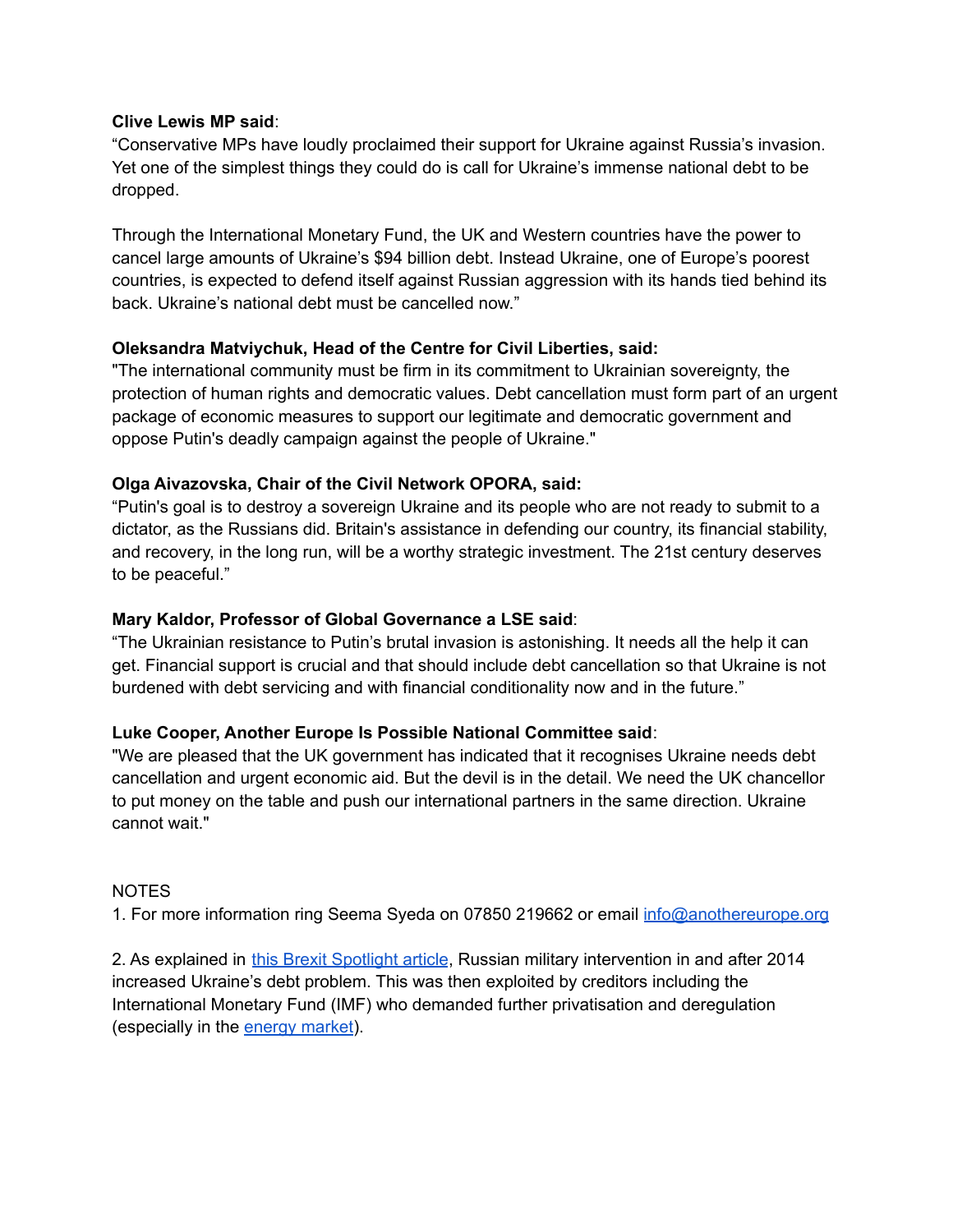While the West in recent years has moved away from 'free market' ideology towards managed trade and greater state intervention, indebted countries such as Ukraine are still having the 'old' economics imposed on them through World Bank and IMF debt restructuring programmes.

Especially at a time of pandemic and military invasion, these policies are devastating and inhumane.

Western states have a voting majority in the IMF – and the combined weight of the UK and US alone together comprise over a fifth of the body's votes. It is well within the power of the West to immediately cancel a large part of Ukraine's debt in the face of these extraordinary events.

3.The full text of the 'Write to Your MP tool' can be found here: <https://www.anothereurope.org/mp-write/ukraine-debt/>

# SUPPORT UKRAINE: DROP THE DEBT

*"This is urgent. My country, one of the poorest in Europe, is under attack from Putin's murderous regime. We need the support of the international community urgently. I am asking you to write to your MP right now to demand the cancellation of Ukraine's national debt.*

*"These debts are crippling and we need urgent economic support. Please take a moment to raise this vital issue with your MP."*

- Yuliya Yurchenko, Ukraine Solidarity Campaign and academic at Greenwich University

Send this message to your MP:

We have all looked in horror at Putin's appalling invasion of Ukraine. I am pleased that voices across UK politics have united in agreement that we should support Ukrainian civil society and the country's democratically elected government at this truly dark moment for humanity.

Ukraine needs urgent solidarity from the international community.

Even in normal circumstances Ukraine is living with a terrible debt burden. In 2020, its national debt stood at around \$94 billion and the country is already subject to an International Monetary Fund financing agreement. Ukraine is clearly not in anything like a 'normal' situation and requires sweeping debt cancellation, immediate economic aid and humanitarian assistance.

I am writing to ask you to urgently raise with the Secretary of State for Foreign, Commonwealth and Development Affairs the need for:

• The UK to work with international partners to cancel the Ukrainian debt. The country will face huge reconstruction costs after the war and cannot be asked to carry this burden. • Aid not loans. Resources for Ukraine should be supplied on a non-commercial basis. The Mutual Aid Agreement struck by the allies in WW2 could be a model for this.